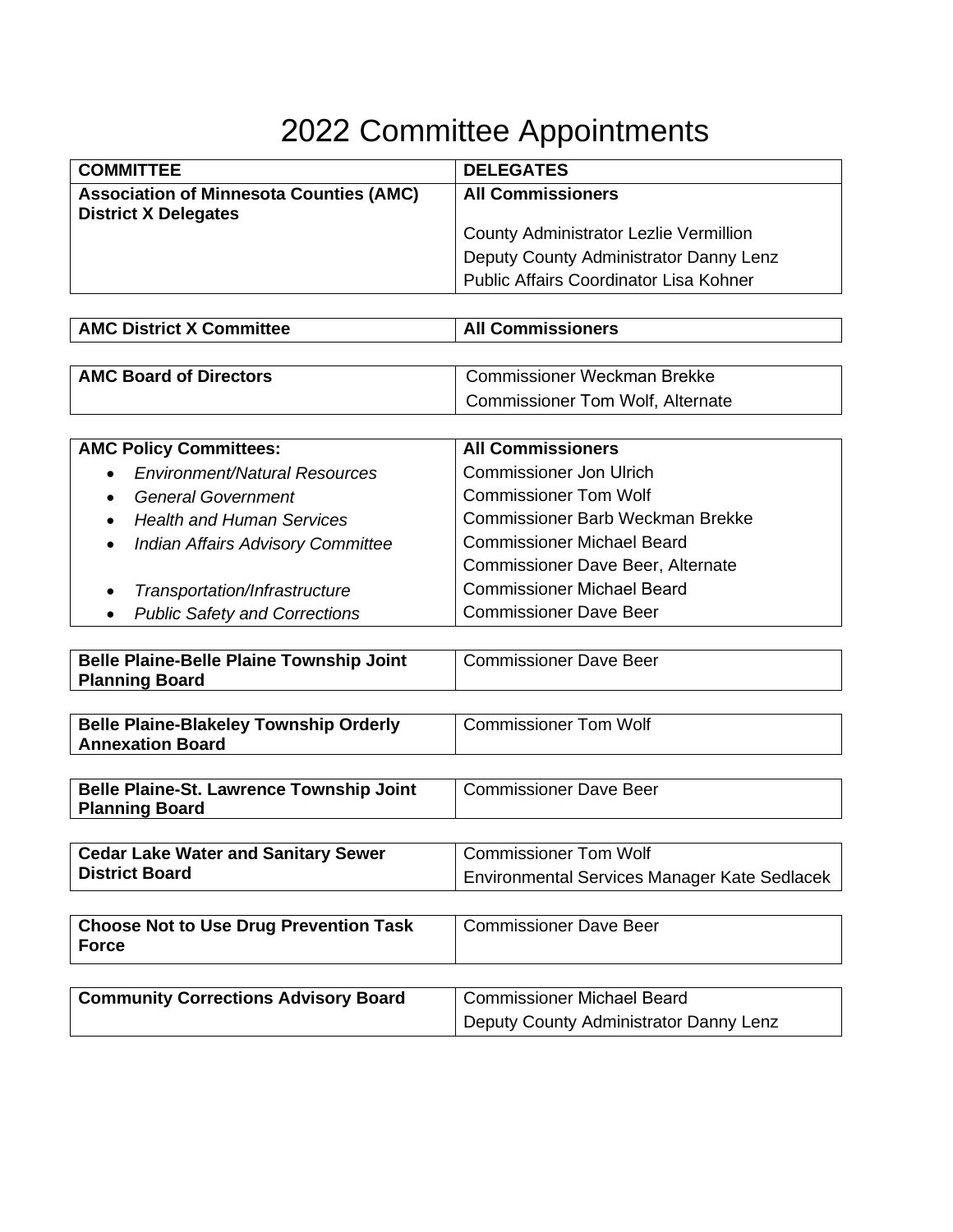| <b>Commissioner Dave Beer, Alternate</b>                                                                   |  |
|------------------------------------------------------------------------------------------------------------|--|
|                                                                                                            |  |
|                                                                                                            |  |
| <b>Commissioner Tom Wolf</b><br><b>County/Court Communication and</b>                                      |  |
| <b>Policy Committee</b><br>Commissioner Barb Weckman Brekke                                                |  |
|                                                                                                            |  |
| <b>Commissioner Barb Weckman Brekke</b><br>Dakota-Scott Workforce Development Board                        |  |
| <b>Commissioner Tom Wolf, Alternate</b>                                                                    |  |
|                                                                                                            |  |
| <b>Ditch Boards - Joint</b>                                                                                |  |
| Commissioner Barb Weckman Brekke<br>Le Sueur-Scott Joint Ditch #4 Board                                    |  |
| <b>Commissioner Tom Wolf</b>                                                                               |  |
| Commissioner Michael Beard<br>Scott-Le Sueur Joint Ditch #1 Board                                          |  |
| Commissioner Barb Weckman Brekke                                                                           |  |
| <b>Commissioner Tom Wolf</b>                                                                               |  |
| Commissioner Michael Beard<br>Scott-Le Sueur Joint Ditch #1, Lateral #2                                    |  |
| Board<br>Commissioner Barb Weckman Brekke                                                                  |  |
| <b>Commissioner Tom Wolf</b>                                                                               |  |
|                                                                                                            |  |
|                                                                                                            |  |
| <b>All Commissioners</b><br><b>Families &amp; Individuals Sharing Hope (FISH</b><br>Commissioner Dave Door |  |

| <b>1 annually a marriage on anny 110pc (11011</b>                      | AII VYHIIIIIJJIVIIVI J                                                                            |
|------------------------------------------------------------------------|---------------------------------------------------------------------------------------------------|
| <b>Board of Directors</b>                                              | <b>Commissioner Dave Beer</b>                                                                     |
| • Executive Committee<br>• Partner Outreach<br>• Programming Committee | <b>Commissioner Dave Beer</b><br><b>Commissioner Jon Ulrich</b><br><b>Commissioner Jon Ulrich</b> |

| <b>Greater MSP</b> | Ulrich<br>Commissioner Jon I |
|--------------------|------------------------------|
|                    |                              |

| <b>Human Services Resource Council</b> | Commissioner Dave Beer, Liaison |
|----------------------------------------|---------------------------------|
|                                        |                                 |

| <b>135W Solutions Alliance</b> | Commissioner Tom Wolf                               |
|--------------------------------|-----------------------------------------------------|
|                                | Commissioner Michael Beard, Alternate               |
|                                | <b>Transportation Services Director Lisa Freese</b> |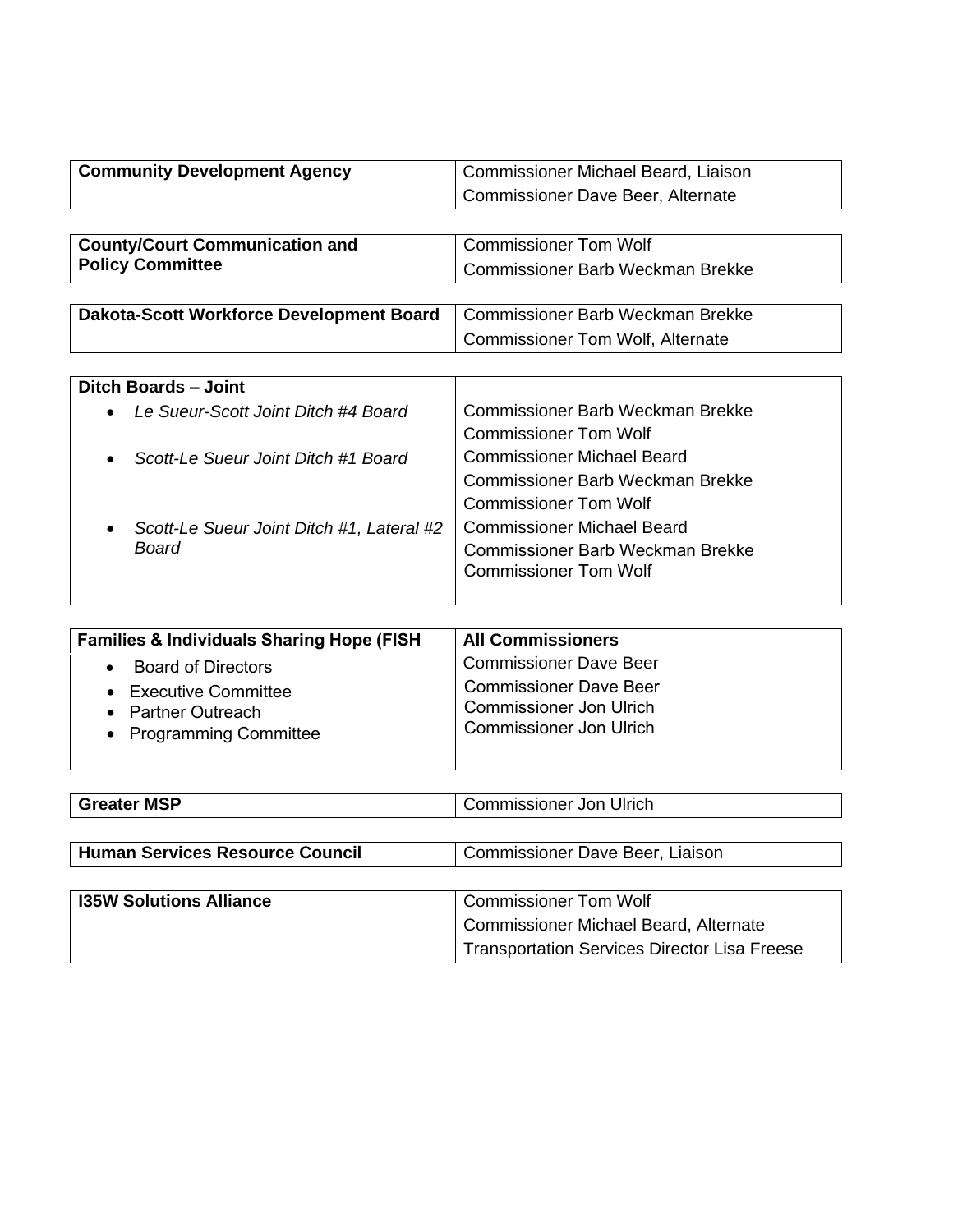| <b>Commissioner Dave Beer</b>          |
|----------------------------------------|
| County Administrator Lezlie Vermillion |

**Law Library Board of Trustees Commissioner Barb Weckman Brekke** 

| Live, Learn, Earn                                                      | <b>All Commissioners</b>                |
|------------------------------------------------------------------------|-----------------------------------------|
| <b>Steering Committee</b><br>$\bullet$                                 | <b>Commissioner Jon Ulrich</b>          |
| Housing: Engaging Partners/Engaging<br>$\bullet$<br>Community          | <b>Commissioner Michael Beard</b>       |
| <b>Establishing Post-Secondary</b><br>$\bullet$                        | <b>Commissioner Dave Beer</b>           |
| Development Jobs Website<br>٠                                          | <b>Commissioner Tom Wolf</b>            |
| <b>Building Early Childhood Network &amp;</b><br>$\bullet$<br>Campaign | <b>Commissioner Barb Weckman Brekke</b> |
|                                                                        | Compositoriana na Lama Uluiale          |

• *Unified Transit Management Plan* | Commissioner Jon Ulrich

| <b>Lower Minnesota River Watershed District</b> | Commissioner Michael Beard |
|-------------------------------------------------|----------------------------|
|-------------------------------------------------|----------------------------|

| <b>Mental Health Local Advisory Council</b> | Commissioner Michael Beard |
|---------------------------------------------|----------------------------|
|---------------------------------------------|----------------------------|

**Metro Alliance for Healthy Families** Commissioner Barb Weckman Brekke

**Metro GIS Policy Board** Commissioner Tom Wolf

| <b>Metropolitan Council Transportation</b> | Commissioner Jon Ulrich         |
|--------------------------------------------|---------------------------------|
| <b>Advisory Board</b>                      | Commissioner Tom Wolf Alternate |

| <b>Metropolitan Emergency Services Board</b> | <b>Commissioner Dave Beer</b> |
|----------------------------------------------|-------------------------------|
| • Executive Committee                        | <b>Commissioner Tom Wolf</b>  |
| • Finance Committee                          | <b>Commissioner Tom Wolf</b>  |
|                                              | <b>Commissioner Tom Wolf</b>  |

| <b>Metropolitan Library Service Agency</b><br>(MELSA) | Commissioner Barb Weckman Brekke |
|-------------------------------------------------------|----------------------------------|
|                                                       |                                  |

| Metropolitan Mosquito Control District Board   Commissioner Michael Beard |                        |
|---------------------------------------------------------------------------|------------------------|
| of Directors                                                              | Commissioner Dave Beer |
| <i><b>Executive Committee</b></i>                                         | Commissioner Dave Beer |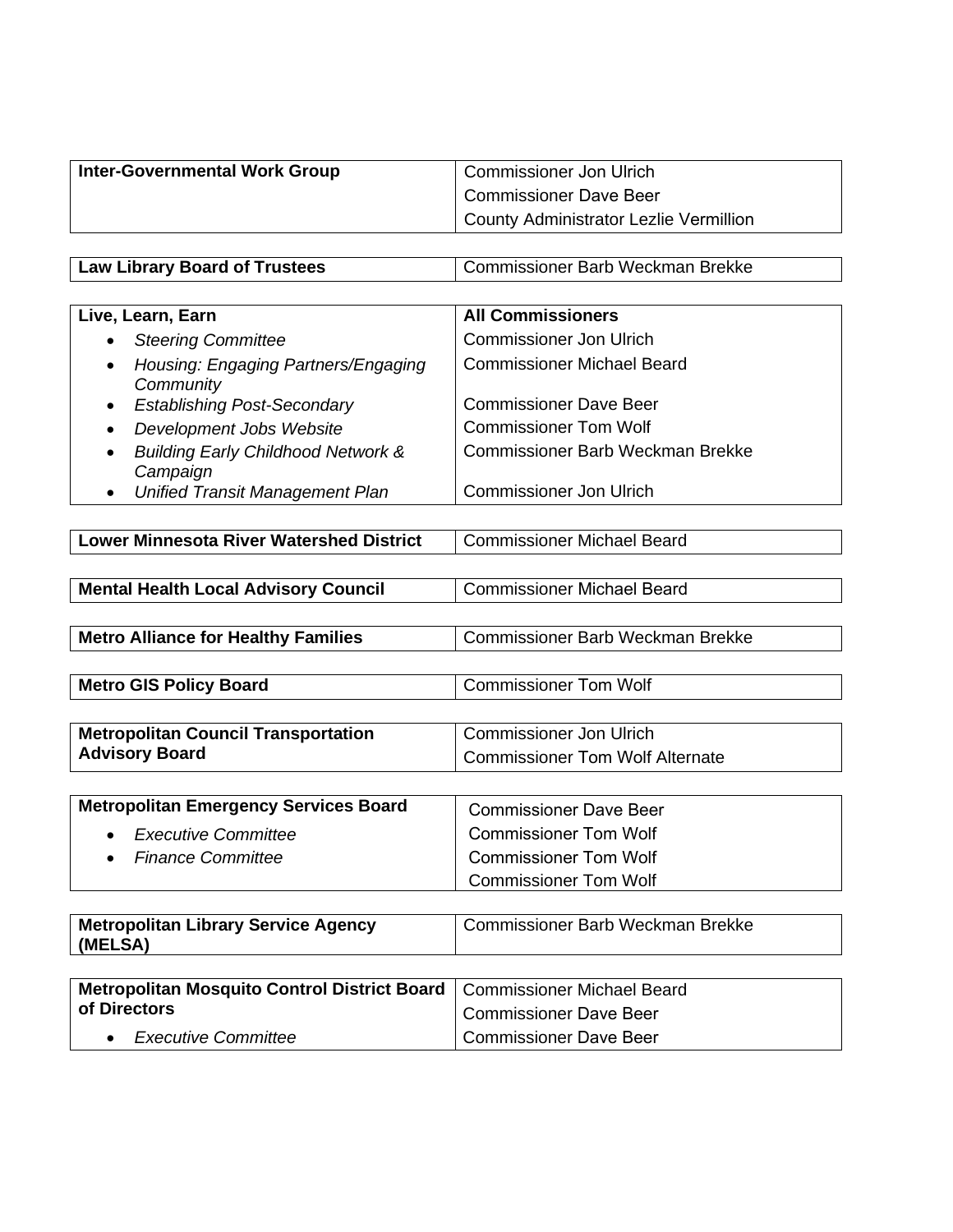| <b>Minnesota Counties Insurance Trust</b>            | <b>Commissioner Tom Wolf</b>                 |
|------------------------------------------------------|----------------------------------------------|
|                                                      | <b>Commissioner Barb Weckman Brekke</b>      |
|                                                      |                                              |
| <b>Minnesota Inter-County Association (MICA)</b>     | <b>Commissioner Barb Weckman Brekke</b>      |
| <b>Board of Directors</b>                            | Commissioner Jon Ulrich                      |
|                                                      |                                              |
| <b>Minnesota Transportation Alliance</b>             | <b>Commissioner Michael Beard</b>            |
|                                                      |                                              |
| <b>Minnesota Valley Transit Authority</b>            | <b>Commissioner Jon Ulrich</b>               |
|                                                      | <b>Commissioner Michael Beard</b>            |
|                                                      |                                              |
|                                                      |                                              |
| <b>National Association of Counties</b>              | <b>Commissioner Weckman Brekke</b>           |
| <b>Human Services and Education Steering</b>         |                                              |
| <b>Committee</b>                                     |                                              |
|                                                      |                                              |
| New Prague-Helena Township Orderly                   | <b>Commissioner Tom Wolf</b>                 |
| <b>Annexation Board</b>                              |                                              |
|                                                      |                                              |
| <b>Prior Lake-Spring Lake Township Orderly</b>       | <b>Commissioner Barb Weckman Brekke</b>      |
| <b>Annexation Board</b>                              |                                              |
|                                                      |                                              |
| <b>Prior Lake-Spring Lake Watershed District</b>     | Commissioner Michael Beard, Liaison          |
| <b>Regional Hauler Licensing Board</b>               | <b>Commissioner Michael Beard</b>            |
|                                                      |                                              |
| <b>Scott-Carver-Dakota Community Action</b>          | <b>Commissioner Barb Weckman Brekke</b>      |
| Program                                              |                                              |
|                                                      |                                              |
| <b>Scott County Association for Leadership &amp;</b> | <b>All Commissioners</b>                     |
| <b>Efficiency</b>                                    |                                              |
| <b>Executive Committee</b>                           | <b>Commissioner Jon Ulrich</b>               |
|                                                      | Commissioner Barb Weckman Brekke, Alternate  |
| Joint Regional Training Facility Board               | Commissioner Jon Ulrich,                     |
|                                                      | <b>Commissioner Tom Wolf, Alternate</b>      |
| <b>Service Delivery Committee</b>                    | <b>Commissioner Michael Beard</b>            |
|                                                      | <b>Commissioner Jon Ulrich</b>               |
|                                                      |                                              |
| <b>Scott County Employee Insurance</b>               | <b>Commissioner Tom Wolf</b>                 |
| <b>Committee</b>                                     | <b>Commissioner Michael Beard, Alternate</b> |
|                                                      |                                              |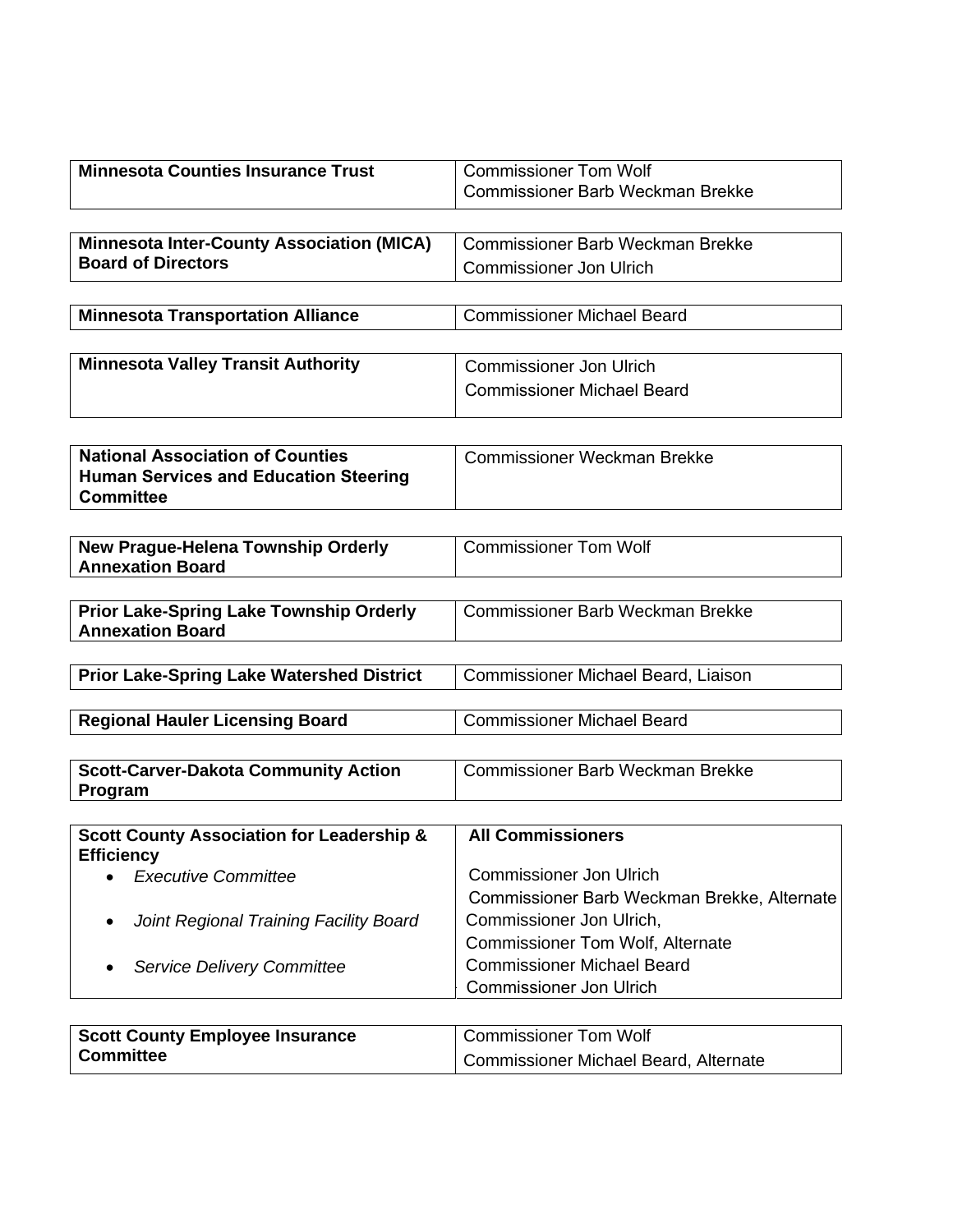| <b>Scott County Extension Committee</b>                                             | <b>Commissioner Barb Weckman Brekke</b>                                  |
|-------------------------------------------------------------------------------------|--------------------------------------------------------------------------|
|                                                                                     | <b>Commissioner Dave Beer</b>                                            |
|                                                                                     | County Auditor, Cindy Geis, Statutory Secretary                          |
|                                                                                     |                                                                          |
| <b>Scott County Historical Society</b>                                              | <b>Commissioner Barb Weckman Brekke</b>                                  |
|                                                                                     |                                                                          |
| <b>Scott County Justice Steering Committee</b>                                      | <b>Commissioner Michael Beard</b>                                        |
|                                                                                     |                                                                          |
| <b>Scott County Labor Management</b><br><b>Committees:</b>                          |                                                                          |
| American Federation of State, County &<br>$\bullet$<br>Municipal Employees (AFSCME) | <b>Commissioner Dave Beer</b><br><b>Commissioner Tom Wolf, Alternate</b> |
| International Union of Operating<br>$\bullet$<br>Engineers (IUOE)                   | <b>Commissioner Dave Beer</b><br><b>Commissioner Tom Wolf, Alternate</b> |
|                                                                                     |                                                                          |
| <b>Scott County Library Board of Advisors</b>                                       | Commissioner Barb Weckman Brekke, Liaison                                |
|                                                                                     |                                                                          |
| <b>Scott County Parks Advisory Commission</b>                                       | Commissioner Jon Ulrich, Liaison                                         |
|                                                                                     | <b>Commissioner Michael Beard, Alternate</b>                             |
|                                                                                     |                                                                          |
| <b>Scott County Planning Advisory</b>                                               | Commissioner Tom Wolf, Liaison                                           |
| <b>Commission/Board of Adjustment</b>                                               | Commissioner Barb Weckman Brekke, Alternate                              |
|                                                                                     |                                                                          |
| <b>Scott County Spirit of Scott Committee</b>                                       | <b>Commissioner Dave Beer</b>                                            |
|                                                                                     |                                                                          |
| <b>Scott County-Three Rivers Parks Partnership</b>                                  | <b>Commissioner Jon Ulrich</b>                                           |
| <b>Policy Committee</b>                                                             | <b>Commissioner Dave Beer</b>                                            |
|                                                                                     |                                                                          |
| <b>Scott County Transportation Committee</b>                                        | <b>Commissioner Jon Ulrich</b>                                           |
|                                                                                     | <b>Commissioner Michael Beard</b>                                        |
|                                                                                     |                                                                          |
| <b>Scott WMO Planning Commission</b>                                                | <b>Commissioner Tom Wolf, Liaison</b>                                    |
|                                                                                     |                                                                          |
| <b>State Community Health Advisory</b><br><b>Committee</b>                          | <b>Commissioner Barb Weckman Brekke</b>                                  |
|                                                                                     | Lisa Brodsky, Alternate                                                  |
|                                                                                     | <b>Commissioner Tom Wolf</b>                                             |
| <b>State Revolving Fund Screening Committee</b>                                     |                                                                          |
|                                                                                     | <b>Commissioner Dave Beer</b>                                            |
| <b>Statewide Health Improvement Partnership</b>                                     |                                                                          |
| <b>Strategic Plan to End Child Abuse and</b>                                        | <b>Commissioner Weckman Brekke</b>                                       |
| <b>Neglect Steering Committee</b>                                                   |                                                                          |